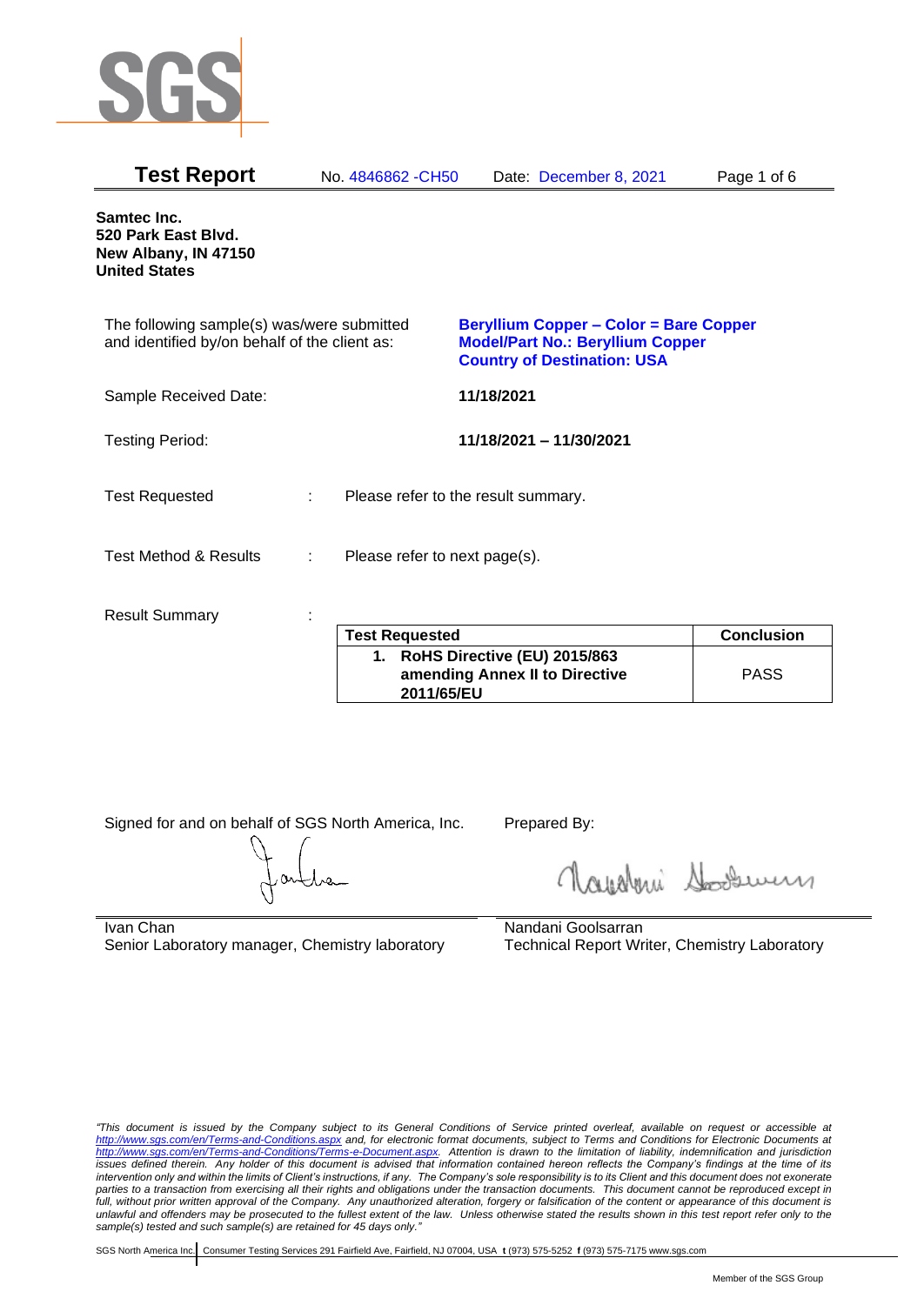

| <b>Test Report</b> | No. 4846862 - CH50 | Date: December 8, 2021 | Page 2 of 6 |
|--------------------|--------------------|------------------------|-------------|
|--------------------|--------------------|------------------------|-------------|

## **1. RoHS Directive (EU) 2015/863 amending Annex II to Directive 2011/65/EU**

## **Testing was done at an SGS Affiliate Laboratory:**

**Specimen SGS Sample ID Description No.** 1 HKT21-058386.004 Coppery metal

Remarks :

 $(1)$  1 mg/kg = 1 ppm = 0.0001%

(2) MDL = Method Detection Limit

- $(3)$  ND = Not Detected  $($  < MDL)
- (4) "-" = Not Regulated

Test Method : With reference to IEC 62321-4:2013+A1:2017 and IEC62321-5:2013, analyzed by ICP-OES.

(Decision Rule: please refer to appendix 1: Category 1)

With reference to IEC62321-7-1:2015, analyzed by UV-Vis. (Decision Rule: please refer to appendix 1: Category 4)

| Test Item(s)                  | Limit | Unit                    | MDL                      | 004       |
|-------------------------------|-------|-------------------------|--------------------------|-----------|
| Cadmium (Cd)                  | 100   | mg/kg                   | $\overline{2}$           | <b>ND</b> |
| Lead (Pb)                     | 1,000 | mg/kg                   | 5                        | <b>ND</b> |
| Mercury (Hg)                  | 1,000 | mg/kg                   | $\mathbf{2}$             | ΝD        |
| Hexavalent Chromium (Cr(VI))▼ |       | $\mu$ g/cm <sup>2</sup> | 0.10                     | <b>ND</b> |
| Sum of PBBs                   | 1,000 | mg/kg                   |                          | <b>ND</b> |
| Monobromobiphenyl             |       | mg/kg                   | 5                        | <b>ND</b> |
| Dibromobiphenyl               |       | mg/kg                   | 5                        | ΝD        |
| Tribromobiphenyl              |       | mg/kg                   | 5                        | <b>ND</b> |
| Tetrabromobiphenyl            |       | mg/kg                   | 5                        | <b>ND</b> |
| Pentabromobiphenyl            |       | mg/kg                   | 5                        | <b>ND</b> |
| Hexabromobiphenyl             |       | mg/kg                   | 5                        | ΝD        |
| Heptabromobiphenyl            |       | mg/kg                   | 5                        | <b>ND</b> |
| Octabromobiphenyl             |       | mg/kg                   | 5                        | <b>ND</b> |
| Nonabromobiphenyl             |       | mg/kg                   | 5                        | <b>ND</b> |
| Decabromobiphenyl             |       | mg/kg                   | 5                        | <b>ND</b> |
| Sum of PBDEs                  | 1,000 | mg/kg                   | $\overline{\phantom{a}}$ | <b>ND</b> |
| Monobromodiphenyl ether       |       | mg/kg                   | 5                        | <b>ND</b> |
| Dibromodiphenyl ether         |       | mg/kg                   | 5                        | <b>ND</b> |
| Tribromodiphenyl ether        |       | mg/kg                   | 5                        | ND        |
| Tetrabromodiphenyl ether      |       | mg/kg                   | 5                        | <b>ND</b> |

*"This document is issued by the Company subject to its General Conditions of Service printed overleaf, available on request or accessible at <http://www.sgs.com/en/Terms-and-Conditions.aspx> and, for electronic format documents, subject to Terms and Conditions for Electronic Documents at [http://www.sgs.com/en/Terms-and-Conditions/Terms-e-Document.aspx.](http://www.sgs.com/en/Terms-and-Conditions/Terms-e-Document.aspx) Attention is drawn to the limitation of liability, indemnification and jurisdiction issues defined therein. Any holder of this document is advised that information contained hereon reflects the Company's findings at the time of its intervention only and within the limits of Client's instructions, if any. The Company's sole responsibility is to its Client and this document does not exonerate parties to a transaction from exercising all their rights and obligations under the transaction documents. This document cannot be reproduced except in full, without prior written approval of the Company. Any unauthorized alteration, forgery or falsification of the content or appearance of this document is unlawful and offenders may be prosecuted to the fullest extent of the law. Unless otherwise stated the results shown in this test report refer only to the sample(s) tested and such sample(s) are retained for 45 days only."*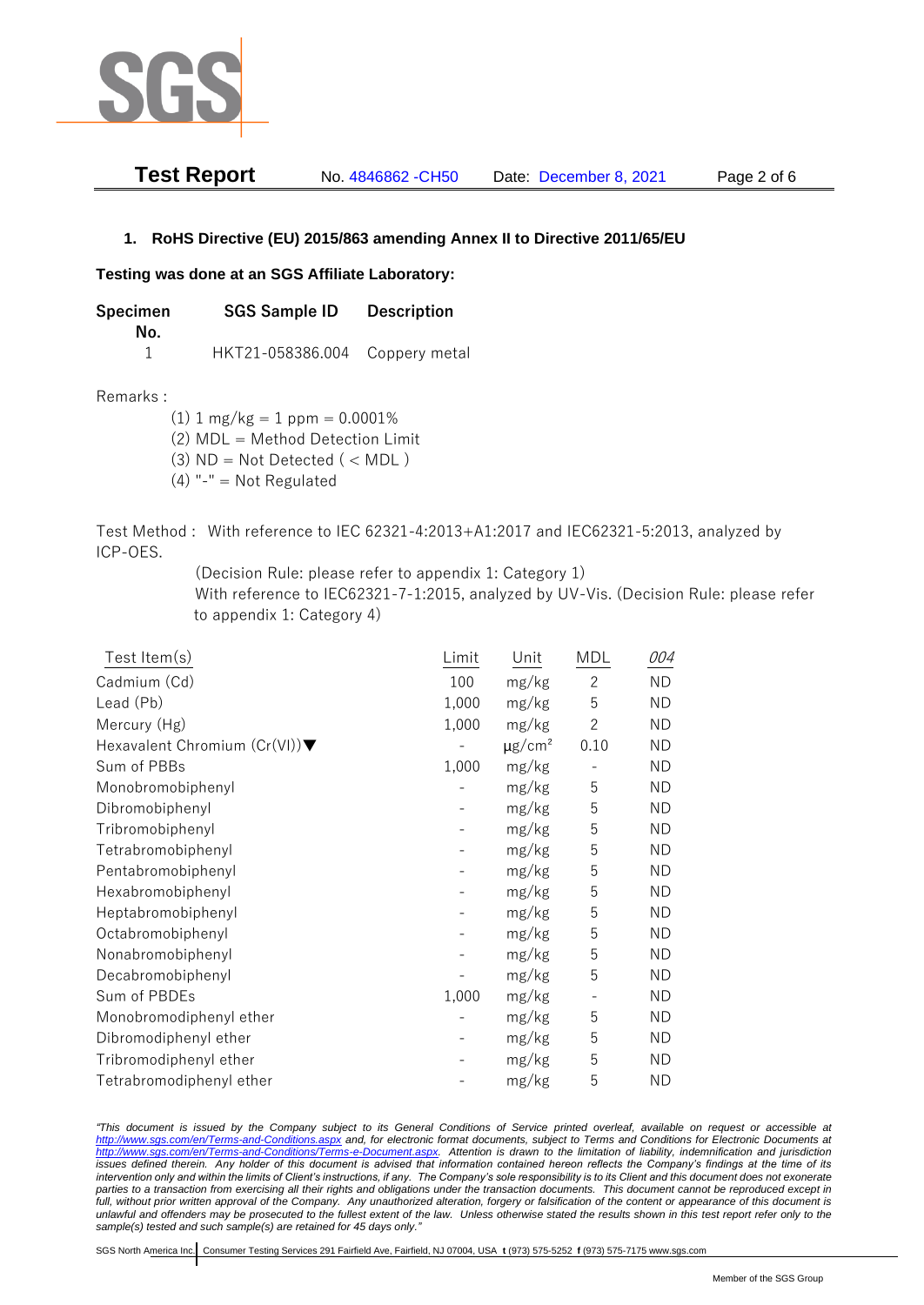

| <b>Test Report</b>       | No. 4846862 - CH50       | Date: December 8, 2021 |            |           | Page 3 of 6 |
|--------------------------|--------------------------|------------------------|------------|-----------|-------------|
| Test Item $(s)$          | Limit                    | Unit                   | <b>MDL</b> | 004       |             |
| Pentabromodiphenyl ether | $\overline{\phantom{a}}$ | mg/kg                  | 5          | <b>ND</b> |             |
| Hexabromodiphenyl ether  | $\qquad \qquad -$        | mg/kg                  | 5          | ND        |             |
| Heptabromodiphenyl ether | $\qquad \qquad -$        | mg/kg                  | 5          | ND        |             |
| Octabromodiphenyl ether  | $\qquad \qquad -$        | mg/kg                  | 5          | ND        |             |
| Nonabromodiphenyl ether  | $\qquad \qquad -$        | mg/kg                  | 5          | ND        |             |
| Decabromodiphenyl ether  | $\overline{\phantom{a}}$ | mg/kg                  | 5          | ΝD        |             |

Notes :

(1) The maximum permissible limit is quoted from RoHS Directive (EU) 2015/863. IEC 62321 series is equivalent to EN 62321 series

[http://www.cenelec.eu/dyn/www/f?p=104:30:1742232870351101::::FSP\\_ORG\\_ID,FSP\\_LANG\\_](http://www.cenelec.eu/dyn/www/f?p=104:30:1742232870351101::::FSP_ORG_ID,FSP_LANG_ID:1258637,25) [ID:1258637,25](http://www.cenelec.eu/dyn/www/f?p=104:30:1742232870351101::::FSP_ORG_ID,FSP_LANG_ID:1258637,25)

(2)  $\blacktriangledown$  = a. The sample is positive for Cr(VI) if the Cr(VI) concentration is greater than 0.13  $\mu$  g/cm2. The sample coating is considered to contain Cr(VI)

b. The sample is negative for Cr(VI) if Cr(VI) is ND (concentration less than 0.10  $\mu$  g/cm2). The coating is considered a non-Cr(VI) based coating

c. The result between 0.10  $\mu$  g/cm2 and 0.13  $\mu$  g/cm2 is considered to be inconclusive - unavoidable coating variations may influence the determination Information on storage conditions and production date of the tested sample is unavailable and thus Cr(VI) results represent status of the sample at the time of testing.

*"This document is issued by the Company subject to its General Conditions of Service printed overleaf, available on request or accessible at <http://www.sgs.com/en/Terms-and-Conditions.aspx> and, for electronic format documents, subject to Terms and Conditions for Electronic Documents at [http://www.sgs.com/en/Terms-and-Conditions/Terms-e-Document.aspx.](http://www.sgs.com/en/Terms-and-Conditions/Terms-e-Document.aspx) Attention is drawn to the limitation of liability, indemnification and jurisdiction issues defined therein. Any holder of this document is advised that information contained hereon reflects the Company's findings at the time of its intervention only and within the limits of Client's instructions, if any. The Company's sole responsibility is to its Client and this document does not exonerate parties to a transaction from exercising all their rights and obligations under the transaction documents. This document cannot be reproduced except in full, without prior written approval of the Company. Any unauthorized alteration, forgery or falsification of the content or appearance of this document is unlawful and offenders may be prosecuted to the fullest extent of the law. Unless otherwise stated the results shown in this test report refer only to the sample(s) tested and such sample(s) are retained for 45 days only."*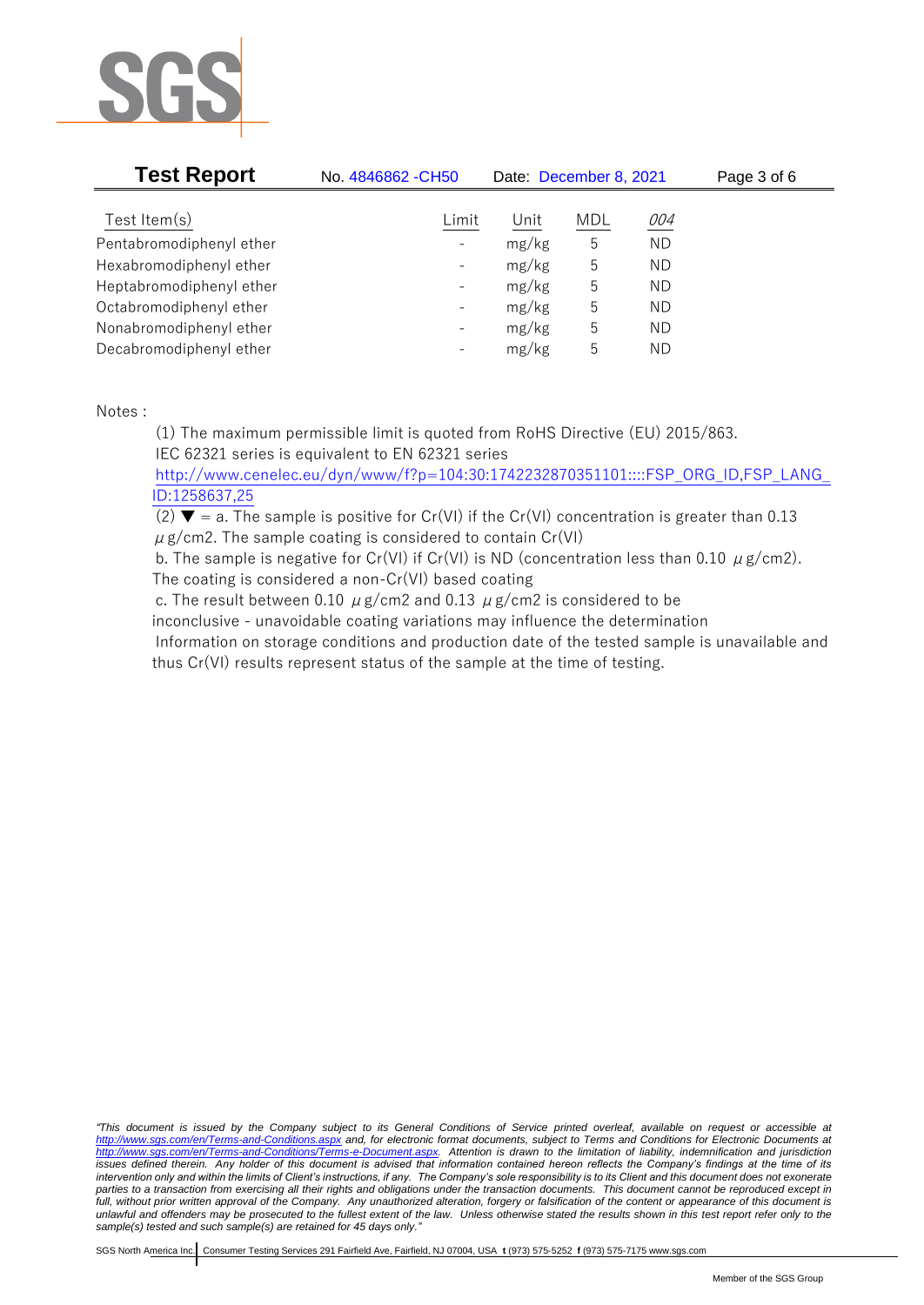

**Test Report** No. 4846862 -CH50 Date: December 8, 2021 Page 4 of 6

## Appendix 1

| Category       | Decision Rule Statement                                                                                                                                                                                                                                                                                                                                                                                                                                                                                                                                                                                                                                                                                                                                                                                                                                                                                                                                                                                                                                                                                                                                                                                                                                                                                                                                                                                                                                                                                            |
|----------------|--------------------------------------------------------------------------------------------------------------------------------------------------------------------------------------------------------------------------------------------------------------------------------------------------------------------------------------------------------------------------------------------------------------------------------------------------------------------------------------------------------------------------------------------------------------------------------------------------------------------------------------------------------------------------------------------------------------------------------------------------------------------------------------------------------------------------------------------------------------------------------------------------------------------------------------------------------------------------------------------------------------------------------------------------------------------------------------------------------------------------------------------------------------------------------------------------------------------------------------------------------------------------------------------------------------------------------------------------------------------------------------------------------------------------------------------------------------------------------------------------------------------|
| $\overline{1}$ | The decision rule for conformity reporting is based on the non-binary statement with quard band (is<br>equal to the expanded measurement uncertainty with a 95% coverage probability, w = U95) in<br>ILAC-G8:09/2019 Clause 4.2.3.<br>"Pass - the measured value is within (or below / above) the acceptance limit, where the<br>А.<br>acceptance limit is below / above to the quard band." or "Pass - The measured values were<br>observed in tolerance at the points tested. The specific false accept risk is up to 2.5%.".<br>"Conditional Pass - The measured values were observed in tolerance at the points tested.<br>В.<br>However, a portion of the expanded measurement uncertainty intervals about one or more<br>measured values exceeded / out of tolerance. When the measured result is close to the<br>tolerance, the specific false accept risk is up to 50%.".<br>C.<br>"Conditional Fail - One or more measured values were observed out of tolerance at the<br>points tested. However, a portion of the expanded measurement uncertainty intervals about<br>one or more measured values were in tolerance. When the measured result is close to the<br>tolerance, the specific false reject risk is up to 50%.".<br>"Fail - the measured value is out of (or below / above) the tolerance limit added / subtracted<br>D.<br>to the quard band." or "Fail - One or more measured values were observed out of tolerance<br>at the points tested". The specific false reject risk is up to 2.5%. |
| $\overline{2}$ | The decision rule for conformity reporting is based on BS EN 1811:2011+A1:2015: Reference test<br>method for release of nickel from all post assemblies which are inserted into pierced parts of the<br>human body and articles intended to come into direct and prolonged contact with the skin in<br>Section 9.2 interpretation of results.                                                                                                                                                                                                                                                                                                                                                                                                                                                                                                                                                                                                                                                                                                                                                                                                                                                                                                                                                                                                                                                                                                                                                                      |
| $\overline{3}$ | The decision rule for conformity reporting is based on the general consideration of simple<br>acceptance as stated in ISO/IEC Guide 98-3: "Uncertainty of measurement - Part 3: Guide to the<br>expression of uncertainty in measurement (GUM 1995)", and more specifically for analytical<br>measurements to the EURACHEM/CITAC Guide 2012 "Quantifying Uncertainty in Analytical<br>Measurement *                                                                                                                                                                                                                                                                                                                                                                                                                                                                                                                                                                                                                                                                                                                                                                                                                                                                                                                                                                                                                                                                                                                |
| 4              | The decision rule for conformity reporting is according to the IEC 62321-7-1 Edition 1.0 2015-09<br>Section 7: Table 1-(comparison to standard and interpretation of result)                                                                                                                                                                                                                                                                                                                                                                                                                                                                                                                                                                                                                                                                                                                                                                                                                                                                                                                                                                                                                                                                                                                                                                                                                                                                                                                                       |
| $\overline{5}$ | The decision rule for conformity reporting is according to the IEC 62321-3-1 Edition 1.0 2013-06<br>Annex A.3 interpretation of result.                                                                                                                                                                                                                                                                                                                                                                                                                                                                                                                                                                                                                                                                                                                                                                                                                                                                                                                                                                                                                                                                                                                                                                                                                                                                                                                                                                            |
| $\overline{6}$ | The decision rule for conformity reporting is according to the GB/T 26125-2011 Annex A to H                                                                                                                                                                                                                                                                                                                                                                                                                                                                                                                                                                                                                                                                                                                                                                                                                                                                                                                                                                                                                                                                                                                                                                                                                                                                                                                                                                                                                        |
| 7              | The decision rule for conformity reporting is according to the requested specification or standard<br>(ASTM F963-17 section 4.3.5)                                                                                                                                                                                                                                                                                                                                                                                                                                                                                                                                                                                                                                                                                                                                                                                                                                                                                                                                                                                                                                                                                                                                                                                                                                                                                                                                                                                 |
| $\overline{8}$ | The decision rule for conformity reporting is according to the requested specification or standard<br>(AS/NZS ISO 8124 Part 3 section 4.2)                                                                                                                                                                                                                                                                                                                                                                                                                                                                                                                                                                                                                                                                                                                                                                                                                                                                                                                                                                                                                                                                                                                                                                                                                                                                                                                                                                         |
| Remark         | If the decision rule is not feasible to be used and the uncertainty of the result is able to be provided.<br>the uncertainty range of the result will be shown in the report. Otherwise, only result will be shown<br>in the report.                                                                                                                                                                                                                                                                                                                                                                                                                                                                                                                                                                                                                                                                                                                                                                                                                                                                                                                                                                                                                                                                                                                                                                                                                                                                               |

*"This document is issued by the Company subject to its General Conditions of Service printed overleaf, available on request or accessible at <http://www.sgs.com/en/Terms-and-Conditions.aspx> and, for electronic format documents, subject to Terms and Conditions for Electronic Documents at [http://www.sgs.com/en/Terms-and-Conditions/Terms-e-Document.aspx.](http://www.sgs.com/en/Terms-and-Conditions/Terms-e-Document.aspx) Attention is drawn to the limitation of liability, indemnification and jurisdiction issues defined therein. Any holder of this document is advised that information contained hereon reflects the Company's findings at the time of its intervention only and within the limits of Client's instructions, if any. The Company's sole responsibility is to its Client and this document does not exonerate parties to a transaction from exercising all their rights and obligations under the transaction documents. This document cannot be reproduced except in full, without prior written approval of the Company. Any unauthorized alteration, forgery or falsification of the content or appearance of this document is unlawful and offenders may be prosecuted to the fullest extent of the law. Unless otherwise stated the results shown in this test report refer only to the sample(s) tested and such sample(s) are retained for 45 days only."*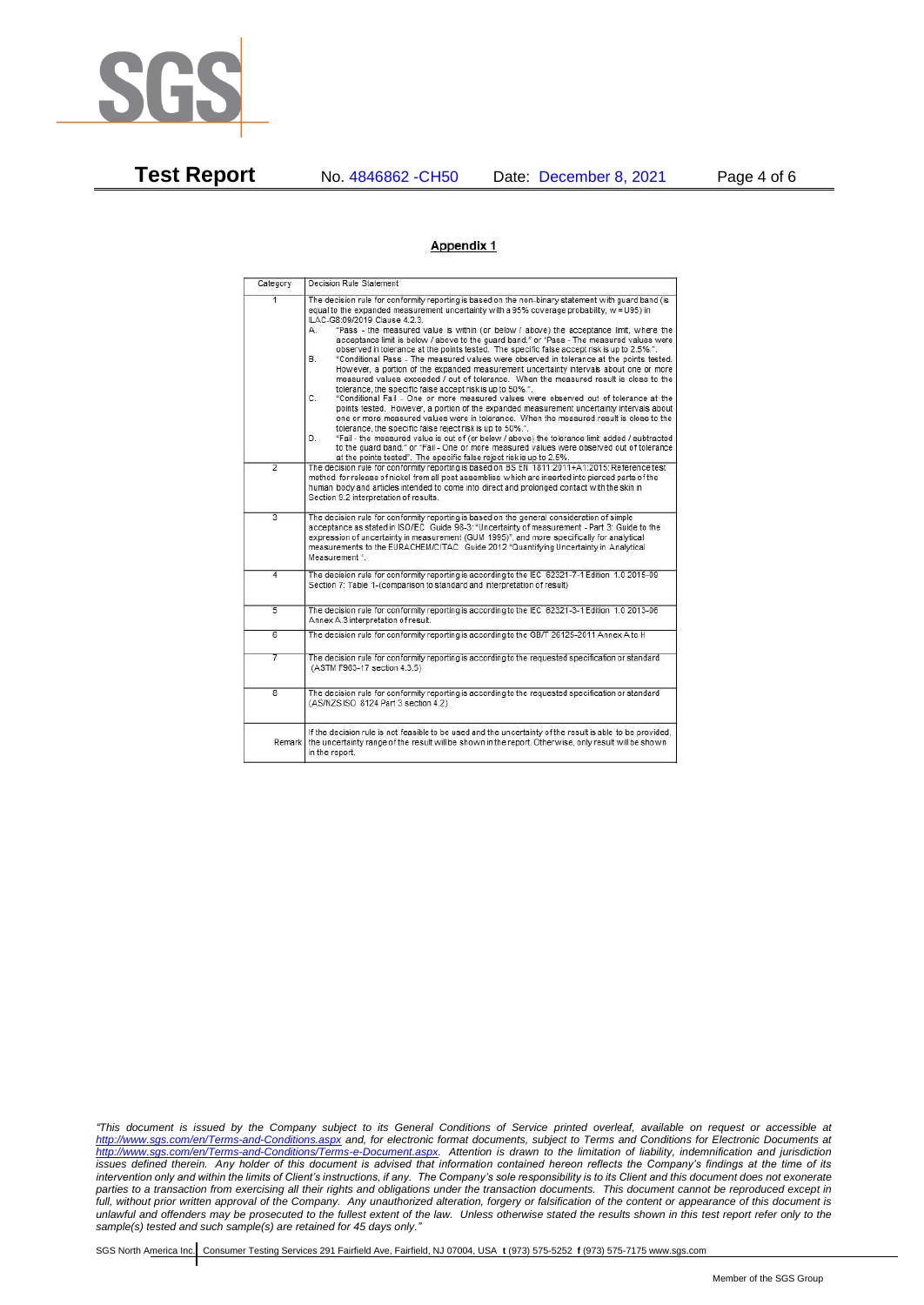



*"This document is issued by the Company subject to its General Conditions of Service printed overleaf, available on request or accessible at <http://www.sgs.com/en/Terms-and-Conditions.aspx> and, for electronic format documents, subject to Terms and Conditions for Electronic Documents at [http://www.sgs.com/en/Terms-and-Conditions/Terms-e-Document.aspx.](http://www.sgs.com/en/Terms-and-Conditions/Terms-e-Document.aspx) Attention is drawn to the limitation of liability, indemnification and jurisdiction issues defined therein. Any holder of this document is advised that information contained hereon reflects the Company's findings at the time of its intervention only and within the limits of Client's instructions, if any. The Company's sole responsibility is to its Client and this document does not exonerate*  parties to a transaction from exercising all their rights and obligations under the transaction documents. This document cannot be reproduced except in *full, without prior written approval of the Company. Any unauthorized alteration, forgery or falsification of the content or appearance of this document is unlawful and offenders may be prosecuted to the fullest extent of the law. Unless otherwise stated the results shown in this test report refer only to the sample(s) tested and such sample(s) are retained for 45 days only."*